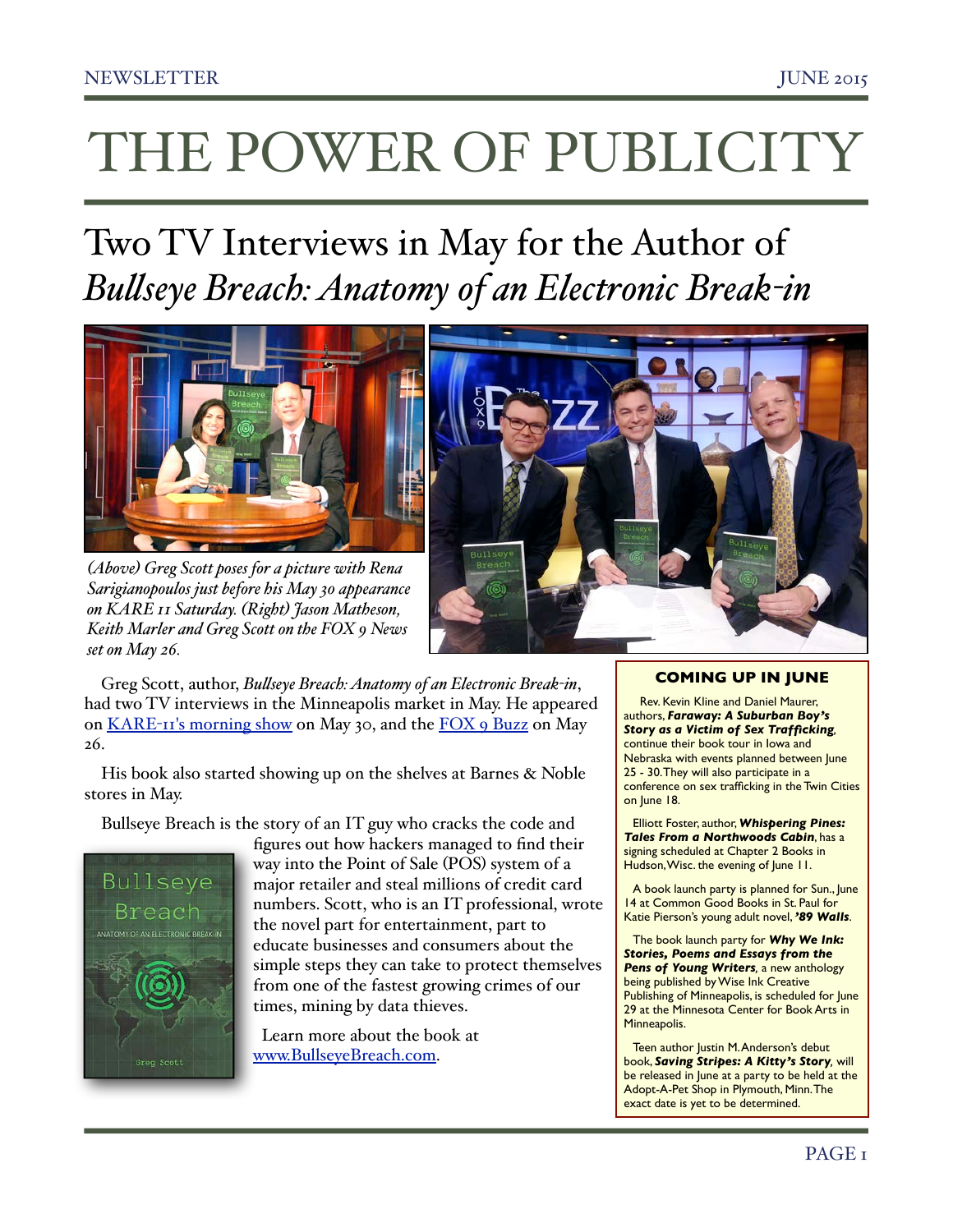# "The Team Building Expert" Interviewed on Two Florida TV Stations and a Nationally Syndicated Radio Show in May



 "The Team Building Expert," Dr. Rick Goodman, appeared on [WFLA](https://www.youtube.com/watch?v=StOj9VGh0wQ)-NBC 8 in Tampa, the morning of May 11. He discussed the value of unplugging from technology and reconnecting with the people around you.

 Dr. Rick learned how valuable connecting without the distraction of technology can be a few years ago when he took his then 16 year-old daughter on a 24-day trip to Europe with a major ground rule. No technology would be brought along. As a result of the trip, Dr. Rick and his daughter, Jamie, are closer than ever.

Earlier in the month, RMA Publicity secured additional media placements for Dr. Rick on [WPEC](https://www.youtube.com/watch?v=CLRrVV0iWms)-CBS  $_{12}$  in West Palm Beach, Fla. (May 7) and the nationally syndicated radio show, [Mom Talk Radio](http://www.rmapublicity.com/images/stories/Audio/Rick%20Goodman%20-%20Mom%20Talk%20Radio%20-%20May%203,%202015.mp3) (May 3).

Learn more about Dr. Rick Goodman at [www.RickGoodman.com](http://www.RickGoodman.com)[.](http://www.rickgoodman.com./)

# New Thriller Will Make You Think Twice About Going Outdoors this Summer

Award-winning author David Lebedoff has won rave reviews all over the country for his books on a variety of subjects, ranging from the death of democracy to a courtroom drama to a joint biography of George Orwell and Evelyn Waugh. Now he has written a thriller!

Just as Jaws kept people out of the water, BUZZ may make some people reluctant to go outdoors.

The media campaign to promote the book just kicked off with a release on **PR** [Newswire.](http://www.prnewswire.com/news-releases/lebedoffs-new-novel-makes-minnesota-ground-zero-for-the-worst-terror-attack-in-us-history-300089976.html?tc=eml_cleartime) Books are available in paperback and Kindle formats exclusively on [Amazon.com.](http://amzn.com/1511837500)



# Book Tour for *Faraway: A Suburban Boy's Story as a Victim of Sex Trafcking* Moves to a Second State in May



 The book tour for *Faraway: A Suburban Boy's Story as a Victim of Sex Trafficking*, moved into a second state in May.

 Authors Rev. Kevin Kline and Daniel Maurer presented at three bookstores in the Milwaukee area. They were at Book World stores in Marshfield and Mequon, and at the Barnes & Noble store in Racine. The events were previewed by an interview on WRJN-[AM radio](http://www.rmapublicity.com/images/stories/Audio/Faraway%20-%20WRJN%20Radio,%20Racine%20-%20May%2013,%202015.mp3) in Racine.

 The authors also presented at the Demand Change Project meeting at St. Paul's Crowne Plaza Riverfront May 28 – 30; and at Common Goods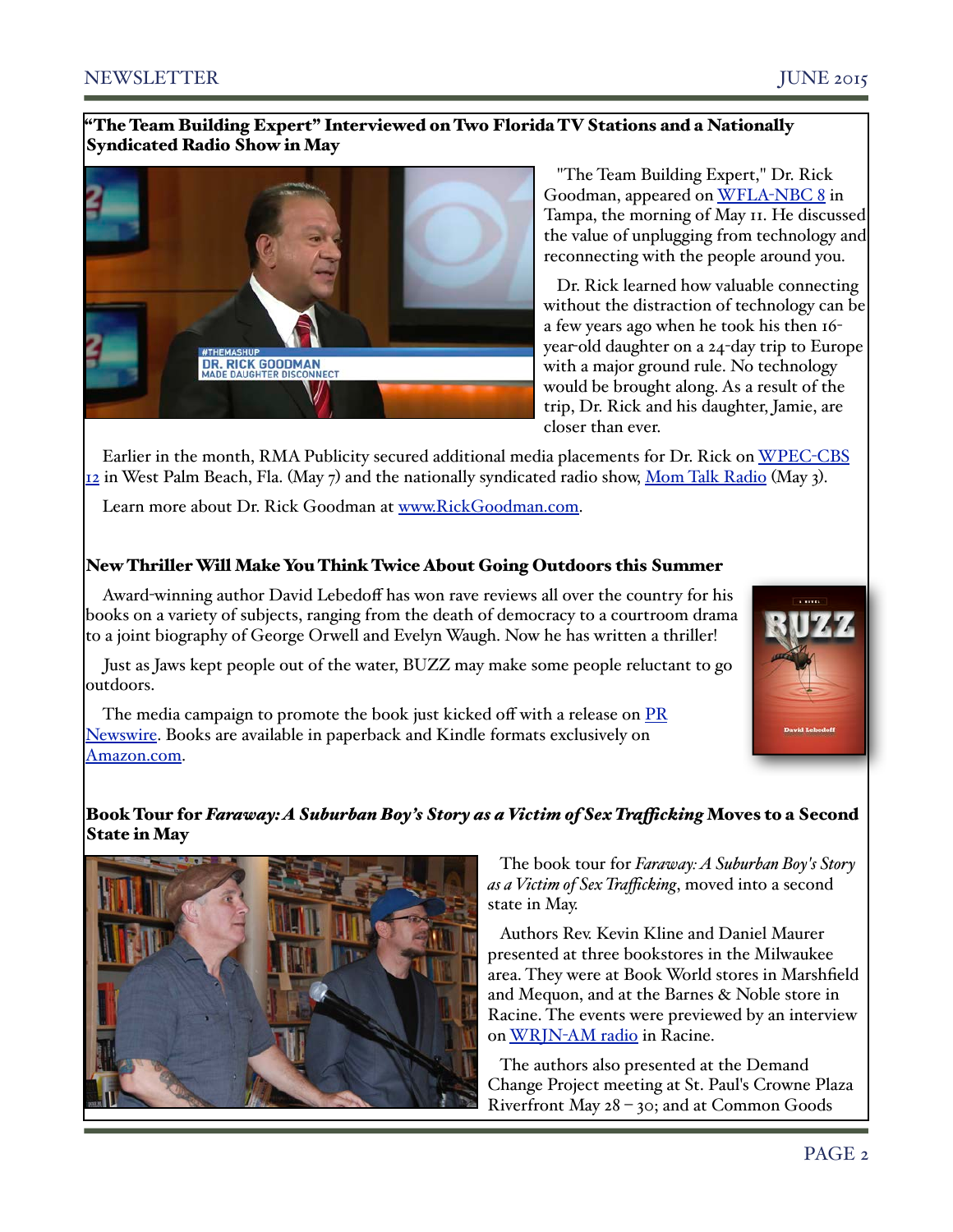# NEWSLETTER JUNE 2015

.<br>A Suburban Boy's Story<br>o a Victim of See Trafficking FARAWAY

Books in St. Paul on May 6.

*Faraway* is Rev. Kline's story of what happened to him during the summer of 1975 when he was just 14. A friend from school who, like him was gay, hand delivered him to a pimp who coerced him into servicing men in St. Louis. For 3-months he had sex with men for money, afterwards, returning to his suburban home.

He kept what happened a secret for more than 40 years, but decided to share his story now in order to help others find the road to recovery. Rev. Kline is launching a mission through the ELCA to help victims of sex trafficking.

Learn more about the book and mission at [www.Faraway](http://www.Faraway-Book.com)-Book.com.

# Two RMA Publicity Clients Win Midwest Book Awards



 Congratulations to Daniel D. Maurer, author, *Sobriety: A Graphic Novel* and Marilyn Jax, author, *Never in Ink*. They have both won Midwest Book Awards for their work.

 The awards were announced at the 25th Anniversary Midwest Book Awards gala in St. Paul the evening of May 13. *Sobriety* won the Self-Help category and was named a finalist in the Young Adult Non-Fiction category. *Never in ink* won the title of Best Mystery/Thriller published in 2014 in the Midwest.

 Both authors' hometown newspapers ran stories about the authors' awards. There was a story about *Sobriety: A Graphic* 

*Novel* in the Highland Villager and about *Never in Ink* in the Minnetonka Sun Sailor.

Learn more about these titles at [www.DanTheStoryMan.com](http://www.DanTheStoryMan.com) and [www.MarilynJax.com.](http://www.MarilynJax.com)

# Preview Story About Pierson's *'89 Wals* Published in MN Sun Sailor

Katie Pierson's young adult novel, *'89 Wals*, officially releases on June 5, and the publicity campaign has officially kicked off. [The MN Sun Sailor newspaper](http://sailor.mnsun.com/%E2%80%A6/abortion-struggles-of-the-80s-in%E2%80%A6/) in her hometown of Minnetonka, Minn., ran a story about the book in the paper that came out on May 28.

*'89 Wals* is a coming-of-age story set in the late 1980s. The book will appeal not only to teens, but children of the 80s. Learn more about the book and read early reviews at [www.KatiePerson.net.](http://www.KatiePerson.net)



# **Two Mankato Media Outlets Run Preview Stories About a Local Event to Promote** *Whispering Pines: Tales From a Northwoods Cabin*



 Two media outlets in Mankato, Minn., offered preview stories about Elliott Foster's book signing event at the B&N in Mankato on May 31.

The [Mankato Times](http://mankatotimes.com/2015/05/28/how-do-you-keep-family-memories-alive/) published a story on May 29, previewing the event. The author was interviewed on **KTOE-Radio** a few days earlier, on Memorial Day morning, May 25.

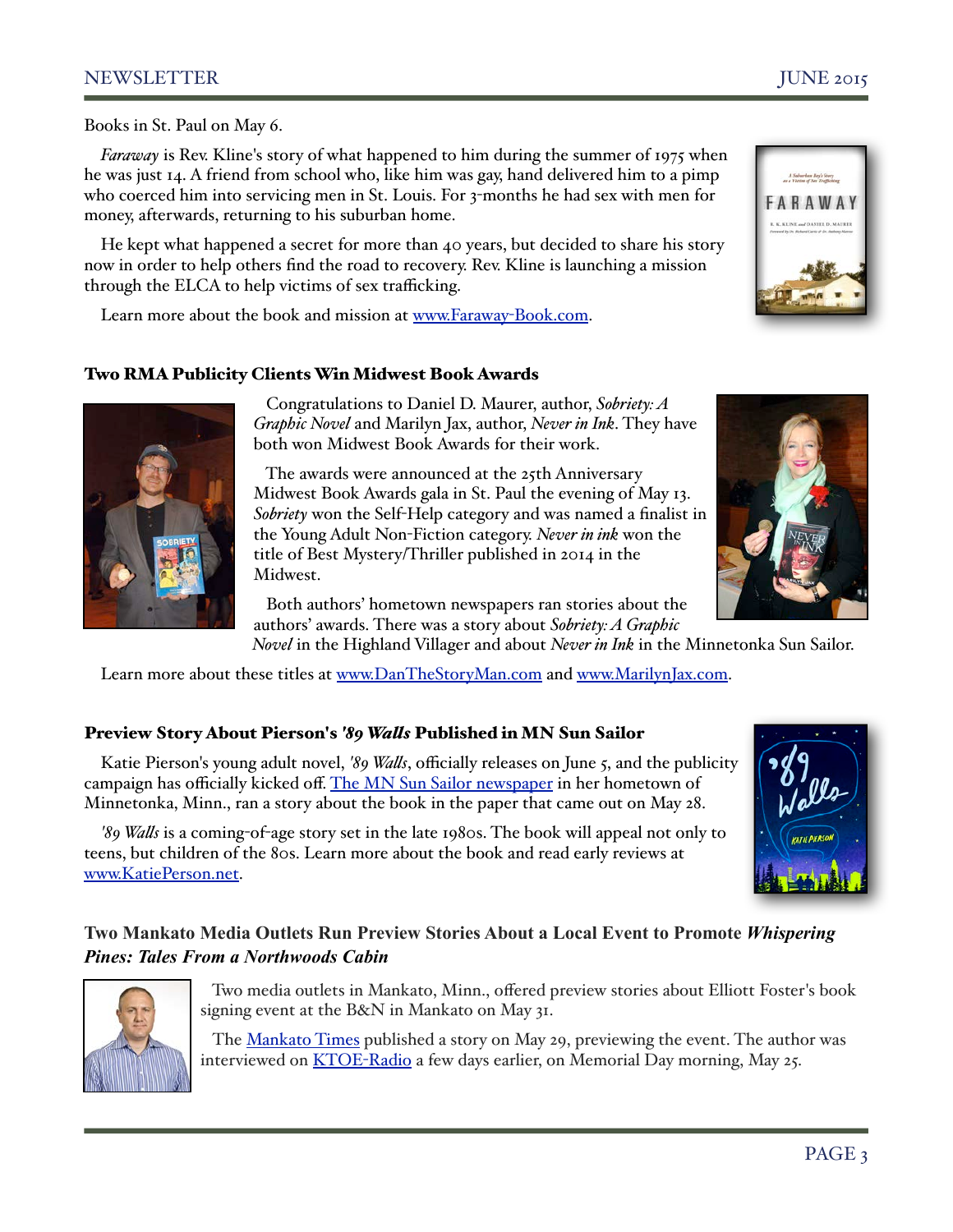# NEWSLETTER JUNE 2015

 Foster's book, *Whispering Pines: Tales From a Northwoods Cabin*, is a novel about four generations of the same Minnesota family reminiscing about time spent at the cabin.

In addition to the Mankato event, Foster also had a signing at Subtext Books in St. Paul in May. Learn more about the book at [www.EliottFoster.com.](http://www.EliottFoster.com)

# Release Party for *Drop the Puck: It's Hockey Season* Held on May 30

 The release party for the new children's book, *Drop the Puck, It's Hockey Season*, was held on May 30 at The Minnesota Wild Offices in St. Paul.

 The event featured a reading, 50 children from ARC of Greater Twin Cities drawing their own book cover art project, and the kids playing with Nordy (the Wild mascot).

 *Drop the Puck, It's Hockey Season*, is Book One in The Official Adventures book series featuring Rylee and Rosee, America's lovable, inspirational, funny, real, and down-to-earth referees. In this story,

brothers Cullen and Blaine are on the rink learning about the game, and the game of life. Cullen is the team captain. Blaine has Down Syndrome and serves as the team manager. On and off the ice, they have deep love for the game and each other!

 Author Jayne Jones Beehler is a college professor at Concordia University in St. Paul. Illustrator Katrina Dohm is a high school art teacher.

Learn more about the book at www.TheOffi[cialAdventures.org.](http://www.TheOfficialAdventures.org)

# Multiple Media Interviews in May Secured to Promote the Minnesota College Savings Plan

Robert Stern, Program Manager for the Minnesota College Savings Plan, had a busy May. He made several media appearances in connection with 5-29 Day, a time to call attention to the importance of saving for college.

He appeared on the WDIO-TV morning newscast in [Duluth](http://www.wdio.com/article/stories/S3810552.shtml?cat=10349) on May 29, and was also quoted in a newspaper

article that ran in the St. James Plain Dealer that day. Earlier in the week (May 26), he was interviewed on [Red Rock Radio i](http://www.rmapublicity.com/images/stories/Audio/TIAA%20CREF%20-%20MN%20College%20Savings%20Plan%20-%20WWWI%20Radio,%20Brainerd%20-%20May%2028,%202014.mp3)n Brainerd and KVSC Radio in St. Cloud. He also had two radio interviews in Mankato in May: WNSG-FM (May 20) and KTOE-AM (May 21), and he was quoted in an article that appeared in the Alden Advance newspaper on May 14.

In each of the interviews, Stern addresses the importance of saving for college, and how if parents start early with a savings vehicle like the state's official 5-29 plan, their kids will have little if any college debt when they finish school.

Learn more about the Minnesota College Savings Plan or open an account today at [www.MNSaves.org.](http://www.MNSaves.org)



minnesota

College Savings Plan



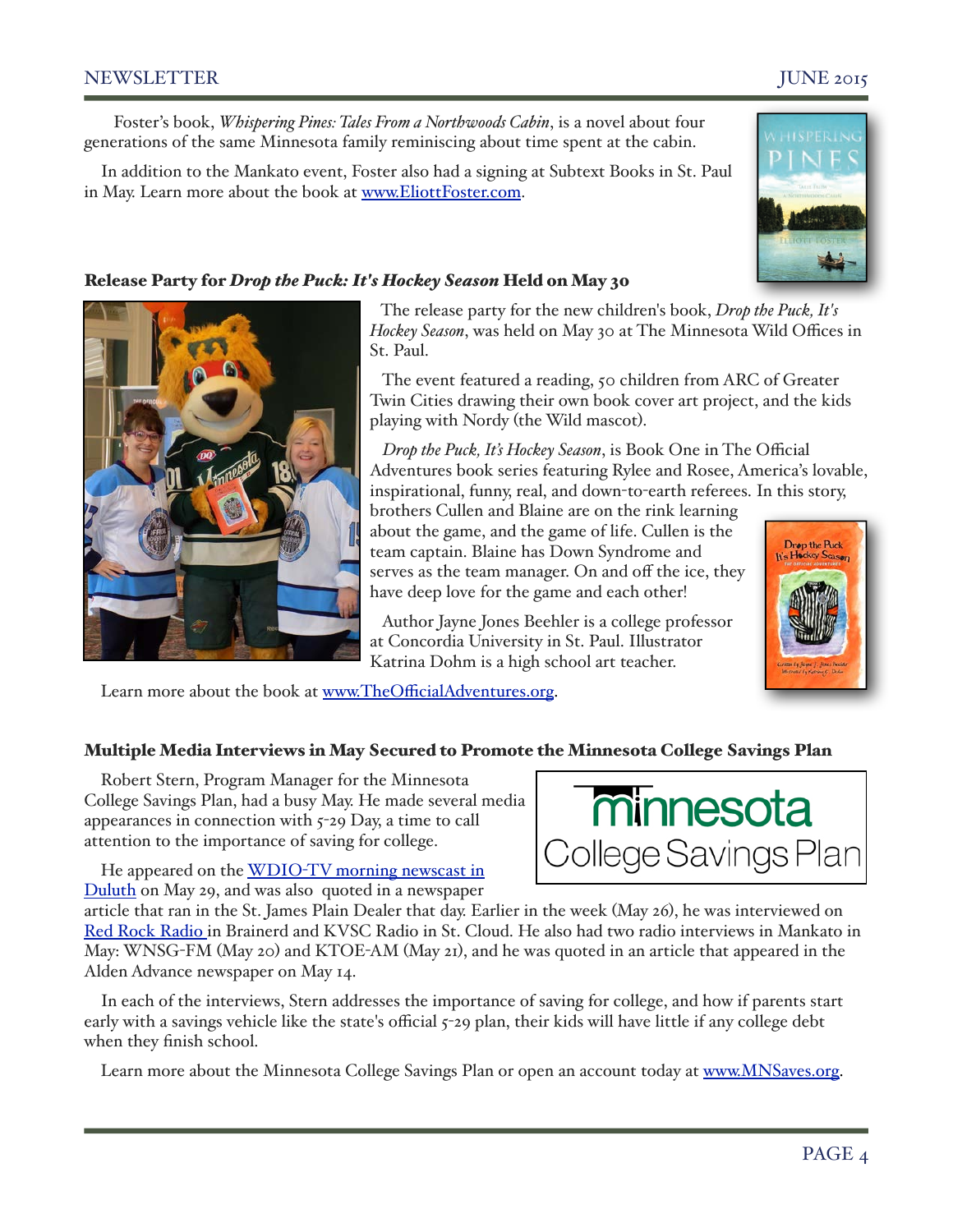# ALSO IN MAY ...



 Rob Severson, author, Achievers: *Ordinary People Who Do Extraordinary Things*, had a table at the Minnesota School Counselors Association held in Brainerd, Minn., from May 3 – 5; and he spoke at Linwood Monroe Arts Plus in St. Paul, Minn., on May 27. Learn more about his book at

A story about Gordon Fredrickson, who has authored a series of books to preserve Minnesota's farming heritage, ran in the May 14 edition of the [Rosemount Town Pages.](http://www.rosemounttownpages.com/news/3744976-author-gordon-fredrickson-works-preserve-farming-heritage)



# [www.robseverson.com.](http://www.robseverson.com)

A story about Suzanne Jessee, author, *Escape Anxiety: 8 Steps to Freedom Through Meditative Therapies,* was published in California's Press Enterprise newspaper on May 27. Learn more about her book at [www.escapeanxiety.com.](http://www.escapeanxiety.com/)



# MEDIA OPPORTUNITIES

If your book is relatable to any of the following events observed in June or July, let us know! RMA Publicity may be able to help you secure publicity in the print, broadcast and/or online media for your book.

# **June is...**

Adopt-A-Shelter-Cat Month Audiobook Appreciation Month Gay and Lesbian Pride Month International Men's Month National GLBT Book Month Rebuild Your Life Month

## **Also observed in June…**

National Business Etiquette Week – June 4 – 10 National Cancer Survivors Day – June 7 Lightning Safety Awareness Week – June 21 – 27 National Mosquito Control Awareness Week – June 21 – 27 Summer Begins – June 21

# **July is…**

Cell Phone Courtesy Month National Make a Difference to Children Month National Park and Recreation Month Worldwide Bereaved Parents Awareness Month

# **RMAPublicity**